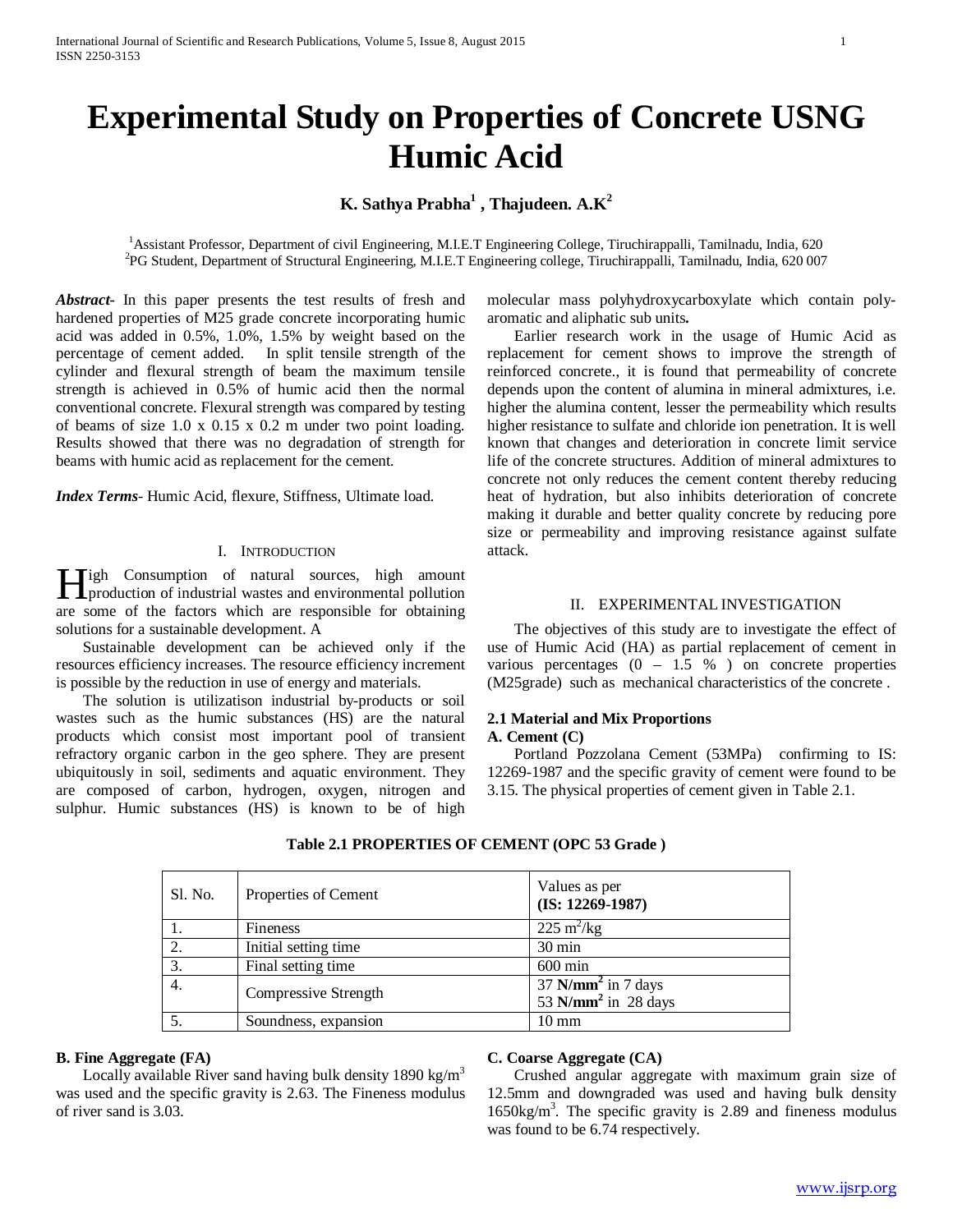#### **D. Water (W)**

 Fresh potable water, which is free from acid and organic substance, was used for mixing the concrete.

## **E. Humic Acid (HA)**

 Humic substances (HS) are organic matter formed during the physical, chemical and microbiological transformation process of dead tissue or animal and plant. Its present everywhere in soil, sediments and aquatic environment. HS contain carbon, hydrogen, oxygen and nitrogen with small amount of sulfur. These elements are always present regardless of their origin and country. The macromolecular structures of HS are highly sensitive to different chemical conditions of solution. Their reactivity in an environment depends on the functional groups, macromolecular structure and concentration. The HS is replaced for Cement starting from  $0\%$  0.5%, 1%, 1.5 % in M25 grade concrete. Specific gravity of HS is 1.0

#### III. MIX DESIGN

 The concrete mix is designed as per IS 10262 – 1982 and IS 456-2000 for the conventional concrete and HS added at the range of 0.5%, 1%, and 1.5% by the weight of cement. The mix proportions of M25 concrete are given in the table 3.1.

**Table 3.1 MIX DESIGN Mix Proportions for One m3 of Concrete**

| <b>Cement</b> | <b>Sand</b> | C A  | Water  | <b>HS</b> | W/C  |
|---------------|-------------|------|--------|-----------|------|
| 425.8         | 535.43      | 1166 | 191.56 | 1.6       | 0.45 |
| 1.00          | .26         | 2.74 |        |           |      |

#### **A. Test Specimens and Test Procedure**

 For this experimental work cubes, cylinders and beams were casted in the laboratory. Cubes and cylinders were casted using concrete mixes with along with 0.5%, 1.0%, and 1.5% of HS by weight of cement.

 Compressive strength test on cubes as per IS: 516- 1959, the cube specimen of the size  $150 \times 150 \times 150$  mm were tested after curing for period of 7 and 28 days for different combinations and results were compared with control specimens.

 Split tensile strength on cylinders as per IS: 516-1959, the test was carried out for 7 and 28 days on cylindrical specimens 150mm diameter (D) and 300mm (L) placed horizontally between the loading surfaces of a compression testing machine and the load is applied until failure of the cylinder, along the vertical diameter. The optimum replacement percentage was chosen as 0.5% of HS by weight of cement.

## **A1. Beam Reinforcement Details**

Two beam specimens of size  $-1.5$ m x 0.15m x 0.25m were casted. One was used as control beam and another one was casted with mix. Two numbers of 12mm diameter bars at bottom and top were used as main reinforcement. Shear reinforcement consists of 8mm diameter 2-legged stirrups @ 180mm c/c throughout the length of the beam.

## **A2. Testing of beams**

 Flexural test on beams were carried out in universal testing machine of capacity 1000kN. Deflectometers were fixed to measure the deflection at salient points.

#### IV. RESULTS AND DISCUSSIONS

#### **4.1 Cube Compressive Strength**

 The Compressive strength test results of specimens are shown in table 4.1. with addition of 0.5 % of HS has attain the higher compressive strength. The cube compressive strength for different proportional at period of 7 and 28 days are given as below.

| <b>HUMIC SUBSTANCES</b> | 7days | 28days |
|-------------------------|-------|--------|
| $0.5\%$ ppf             | 36.61 | 56.44  |
| $1.0\%$ ppf             | 34.67 | 45.77  |
| $1.5\%$ ppf             | 29.75 | 43.45  |
| Conventional            | 39.19 | 42.97  |

#### **Table 4.1 Compressive Strength of Cubes N/mm2**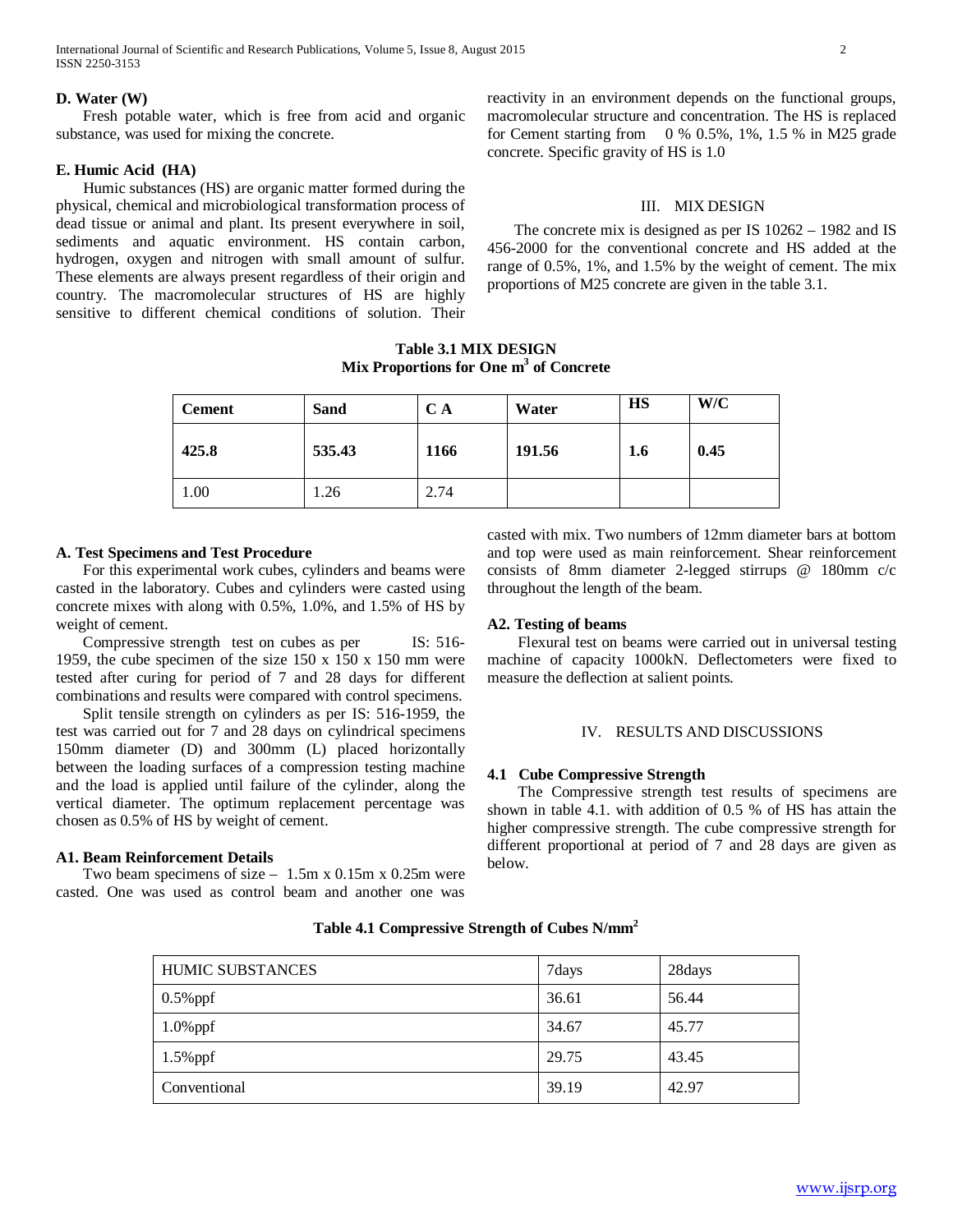

# **4.2 Cylinder Split Tensile Strength**

 The split tensile strength of specimens also showed that the optimum mix with 0.5% of HS. The split tensile strength for

different mixes at period of 7 and 28 days are shown in table 4.2 below.

| HS           | 7days | 28days |
|--------------|-------|--------|
| 0.5%         | 2.50  | 2.58   |
| 1.0%         | 2.4   | 2.45   |
| 1.5%         | 2.35  | 2.40   |
| Conventional | 2.4   | 2.53   |

## **Table 4.2 Split Tensile Strength of Cylinders**



## **4.3 Flexural strength**

 Loading of control beams were carried & Comparisons of various test results are given in Table.4.3. The loads versus midspan deflection for both the beams were recorded, and their mean values were observed for beam

| Data         | Peak<br>Load<br>(KN) | Flexural<br>strength<br>N/mm <sup>2</sup> | Young's<br>modulus<br>N/mm <sup>2</sup> | Max<br>Bending<br>Moment<br>$(KN-M)$ | Maximum<br>displacement<br>(mm) |
|--------------|----------------------|-------------------------------------------|-----------------------------------------|--------------------------------------|---------------------------------|
| Control beam | 68.60                | 18.00                                     | 20180                                   | 11.43                                | 12.4                            |
| BGC3         | 72.25                | 18.96                                     | 20480                                   | 12.04                                | 13.6                            |

# V. CONCLUDING REMARKS

 The study was conducted to evaluate the strength characteristics of concrete. The concrete mix design was done for

M25 grade concrete. The following points were concluded from this study.

 • The 7 days cube compressive strength results shows reduced strength of concrete due to HS action.